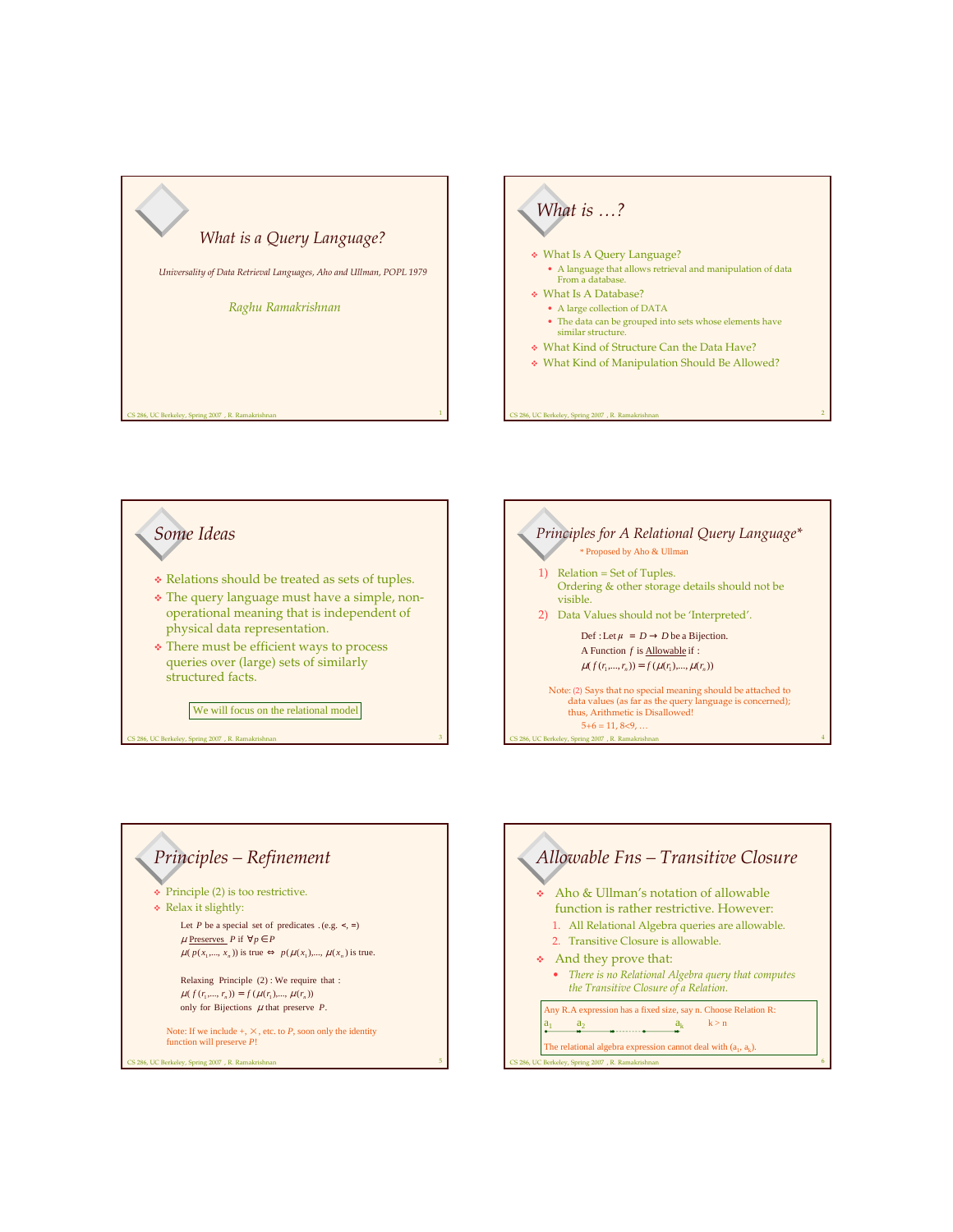









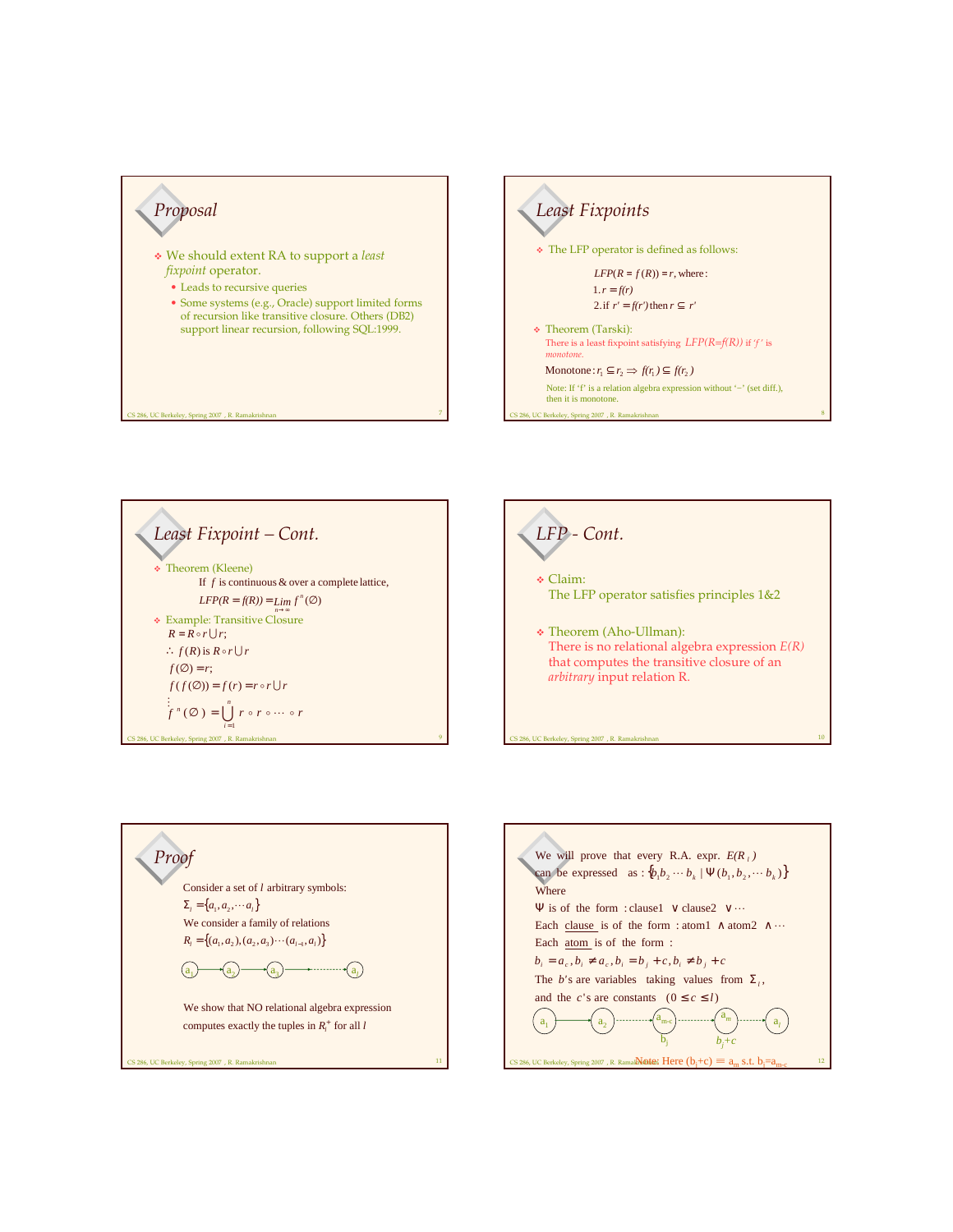





, UC Berkeley, Spring 2007, R. Ran 16 *Transitive closure - more*  $R_l = \{(a_1, a_2), (a_2, a_3) \cdots (a_{l-1}, a_l)\}$ Does this relational algebra expr. computes  $R_i^+$  ?  $\sigma_{1<2}(\pi_1(R_1)\times \pi_2(R_1))$  $\overline{a_1}$  $\cdot$ <sup>a</sup><sub>2</sub>)<sup>-</sup>  $a_3$   $\longrightarrow$   $a_l$